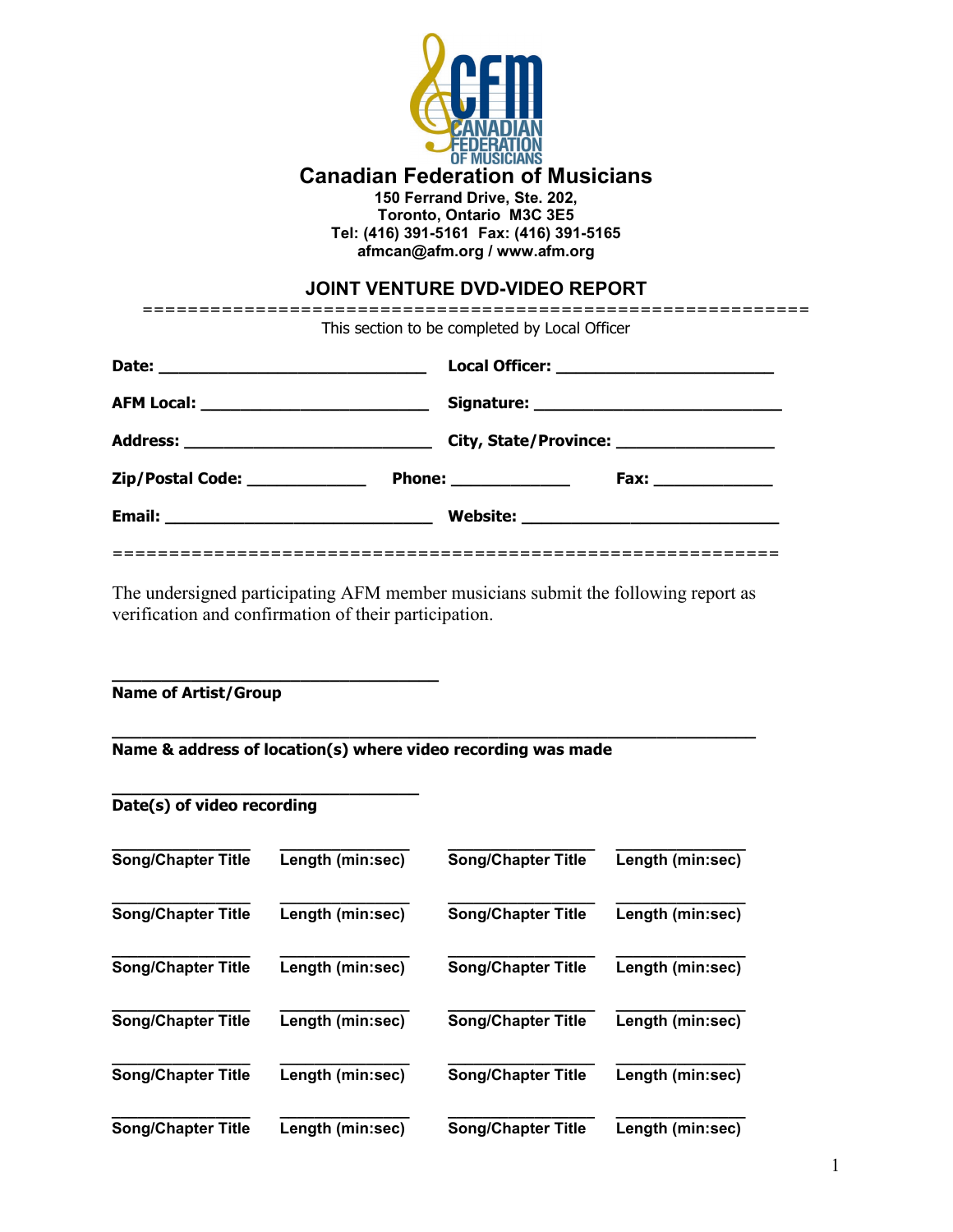### **Terms**

- 1. This Agreement may be used for the production, in Canada, of musical video featuring Canadian artists and musicians where the main content is either a live concert or a compilation of live concerts and**/**or video-clips.
- 2. The below identified individuals, collectively acting as "The Producer", shall be entitled to incorporate recorded musical performance(s) into a single product/programme only, which may be broadcast (intact) and distributed (in DVD and/or VHS formats) without restriction. Should such product/programme be otherwise utilized, by this or any other producer, in whole or in part, audio or video; or should any other musical performance(s) recorded under this Agreement be utilized, in whole or in part, audio or video, in any media, this Producer or any subsequent producer shall enter into the then current Agreement of the American Federation of Musicians pertaining to such use, and shall fulfill all conditions of that Agreement, including but not limited to the payment of prevailing fees and benefits.
- 3. Considering the generality of these conditions, each video or audio use is subject to individual and specified approval by the Canadian Office of the AFM. A Producer is not to infer/imply signatory status for purposes of negotiating fees/conditions with any AFM members for use of the above named video recording(s) until such time as that Producer has attained a copy of a fully executed 'Letter of Adherence' confirming AFM's approval for use of the appropriate AFM Agreement.
- 4. The undersigned participating AFM member musicians shall defend, indemnify, and hold the AFM and the Local harmless from and against any and all liabilities, losses, damages, costs, and expenses (including, without limitation, reasonable legal fees and expenses) arising from the sale or distribution, the actual or alleged infringement of any proprietary rights, or any other action brought against the musicians in relation to the sale, distribution or use of the above-named video recording(s).

## **For further clarification or additional information please contact AFM's Canadian Office (416) 391-5161, ext. 224**

| <b>Print Name (LEADER)</b>            | <b>Print Name</b>                     |  |
|---------------------------------------|---------------------------------------|--|
| <b>Percentage of Ownership</b>        | <b>Percentage of Ownership</b>        |  |
| <b>Signature</b>                      | Signature                             |  |
| <b>Street Address</b>                 | <b>Street Address</b>                 |  |
| City, State/Province, Postal/Zip Code | City, State/Province, Postal/Zip Code |  |
| <b>Phone</b>                          | <b>Phone</b>                          |  |
| <b>Email</b>                          | <b>Email</b>                          |  |